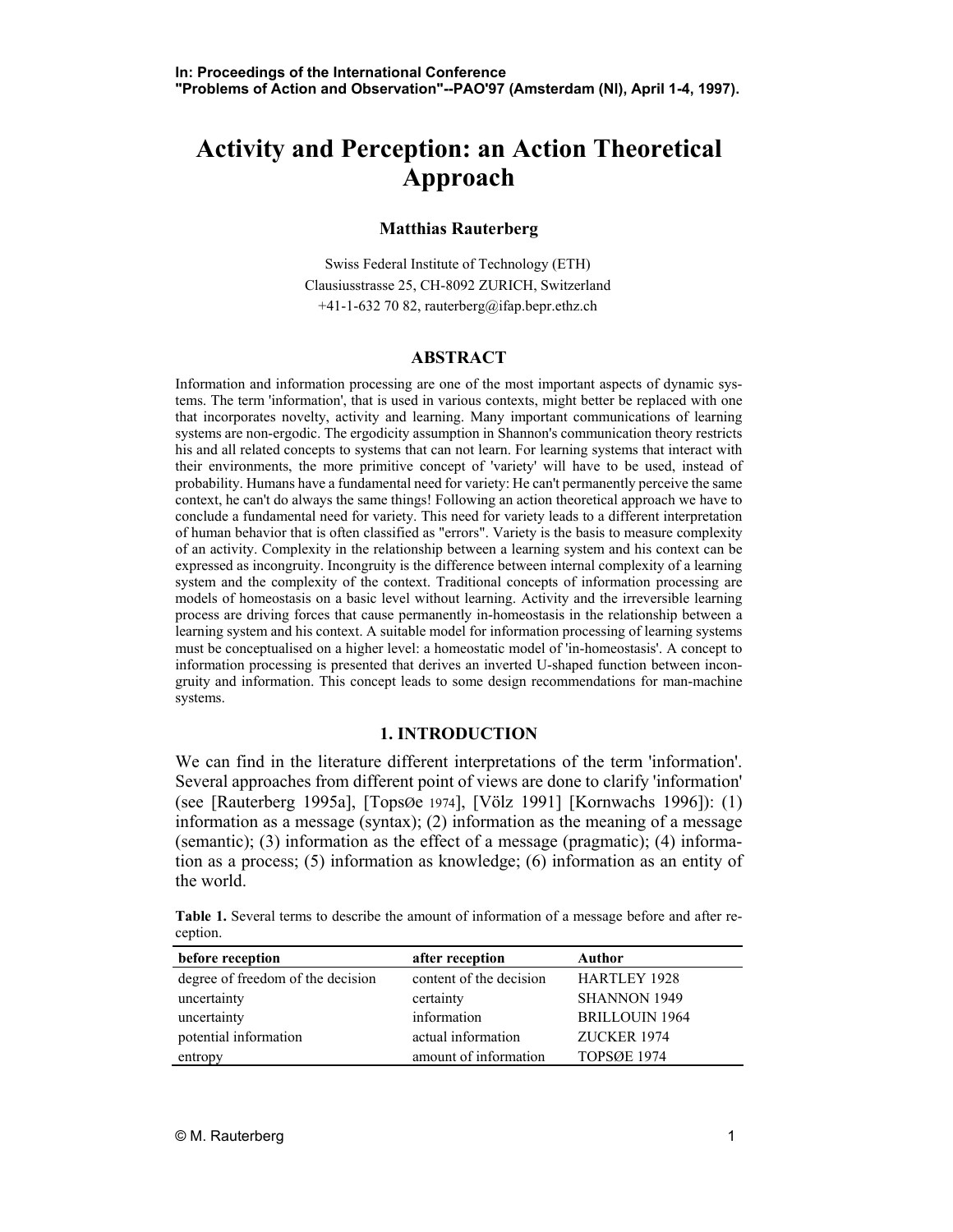If we try to apply information theory to human behavior, then we have to integrate activity, perception, and learning. In this proposal we are looking for an interpretation of 'information', which is compatible with concepts of activity and learning. Going this way, we hope to avoid the paradox of 'new' information. Information before and after the reception of a message is not the same! Different concepts are introduced in the literature to 'solve' this paradox (see Table 1).

#### **2. ACTIVITY AND PERCEPTION**

Neisser [Neisser 1976] was one of the first researchers, who tried to integrate activity, perception, and learning. He emphasized that human experience depends on the stored mental schemata, which guide explorative behavior and the perception of an external context. Learning increases constantly the complexity of the mental model (especially the structure of the cognitive knowledge base). This is an irreversible process [Bateson 1972]. One consequence of this irreversibility is, that the contextual complexity must increase appropriately to fit the human's needs for optimal variety and stimulation.



Figure 1. The complete perceptual cycle [Neisser 1976].

If we take this concept into serious considerations, then we can identify several open questions: How is activity coupled with the perception of the external world (the context; see point 1 in Figure 1)? How does perception depend on the internal mental schemata (see point 2 in Figure 1)? What is 'available information'? How do the mental schemata direct actions, and how they are modified by the perceived range of available information (see point 3 in Figure 1)?

In this paper we can show how it could be possible to come up with answers to these questions: (1) to analyze the complexity of observable actions we present and discuss a straight forward approach (point 1 [Rauterberg 1993]); (2) to ana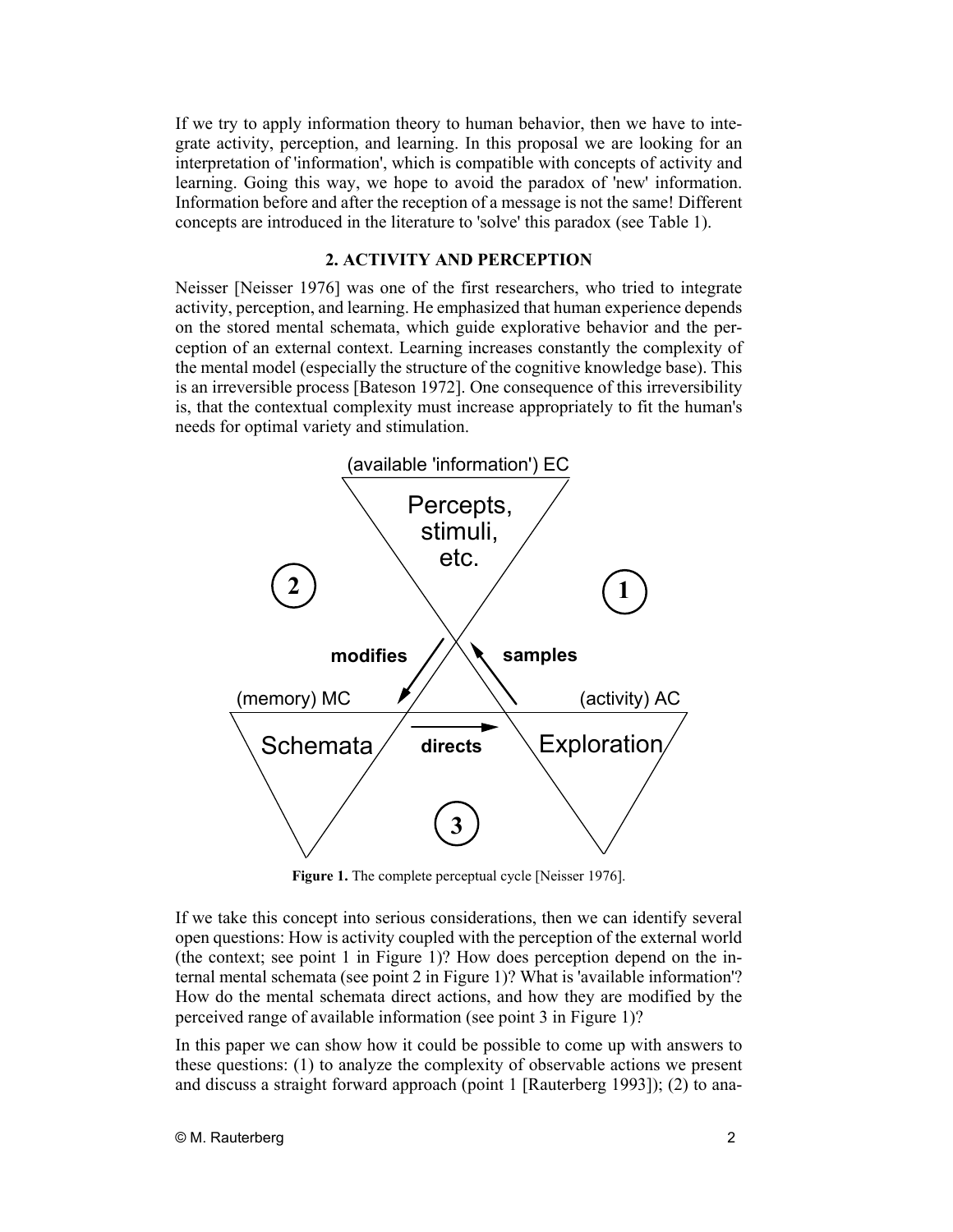lyse the complexity of perception we discuss the outcome of an empirical study (point 2); and, (3) to explain how the schemata direct behavior we introduce the Action Theory (point 3 [Hacker 1994]).

## **3. WHAT IS HUMAN ACTIVITY?**

Leontyev's three-level schema ([Leontyev 1978], see Figure 2) describes the sphere of analysis and directs the attention to the transformations going on between three levels: motive–activity, goal–action, and instrumental conditions–operations [Engeström 1991]. These three levels are organized in a hierarchical structure where the top level of activities includes several actions that are performed by appropriate operations. In a 'pure' objective way only the operational level can be observed and analyzed. The goal setting and motivational level must be derived or investigated by indirect methods (e.g., questionnaire, interview, thinking aloud, etc.) based on the introspective observations of the investigated subjects. (Note the similarity to the model in [Rasmussen 1986]: knowledge based, rule based, and skill based level.)



Figure 2. The three levels schema of the activity theory of [Leontyev 1978].

Action regulation theory offers a coherent body of principles for human-centered task and work design [Hacker 1994]. For Hacker ([Hacker 1986], p. 61), the work order, its interpretation or its acceptance as a work task is "the central category of psychological consideration of activity..., as decisive specifications for the regulation and organization of the activities occur with the 'objective logic' of its contents". This quotation makes clear that for all, who follow the activity or action theory, the *task* becomes very important in the analysis of behavior. Great importance is attached to the concept of the *complete task*.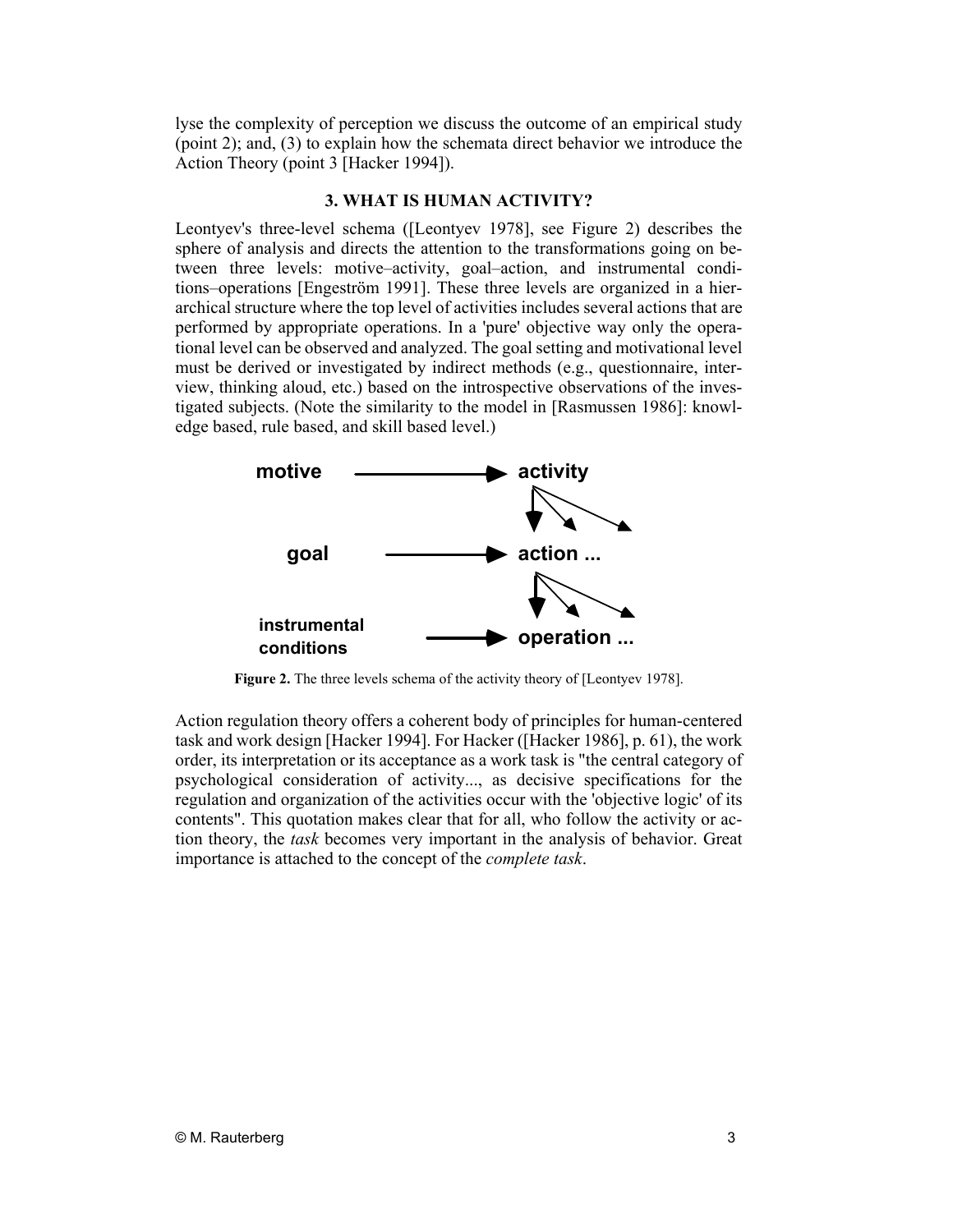

**Figure 3.** The complete action-cycle: the central concept of the action regulation theory [Hacker 1994].

Hellpach ([Hellpach 1922], p. 27) described the task concept as follows: "A task consists of one's own planning and design--if not design of the task, design of its solution, including choice between various possibilities, decision for one of these, taking responsibility for the decision, the ways of performance, while completing the task the constant, infinitesimal evaluation of success related to the mentally represented goal, and finally, the belief that it was well done". Hellpach's description already included the main elements of the concept of the complete task as defined by Tomaszewski ([Tomaszewski 1981], p. 23): "A complete task contains three basic elements: diagnosis of the starting situation, outline (project) of a new situation and a program of realizing activities. During the course of the task performance, these three elements are supplemented by a continuous diagnosis of the changing situation". These are the basic constituents of Hacker's concept of *complete activity* [Hacker 1986].

Characteristics of complete tasks, which must be taken into consideration when analysing and/or designing human activities (e.g., job design), are, according to the concept of action regulation theory presented here (see Figure 3, and [Ulich 1991]):

- (1) Independent setting of goals which are embedded in the superimposed goals;
- (2) Independent action preparation in the sense of taking on planning functions; and, selection of the means including the necessary interaction for goal attainment;
- (3) Mental or physical performance functions with feedback on performance pertaining to possible corrections of actions;
- (4) Control with feedback on results and the possibility of checking the results of one's own actions against the set goals.

Incomplete activities--or partialized actions--"lack, to a large extent, possibilities for independent goal-setting and decision-making, for developing individual work styles or sufficiently precise feedback" ([Hacker 1987], p. 35). Complete activities (or tasks) offer the possibility of setting goals and sub-goals, as well as of offering decision-making possibilities during the various phases of task com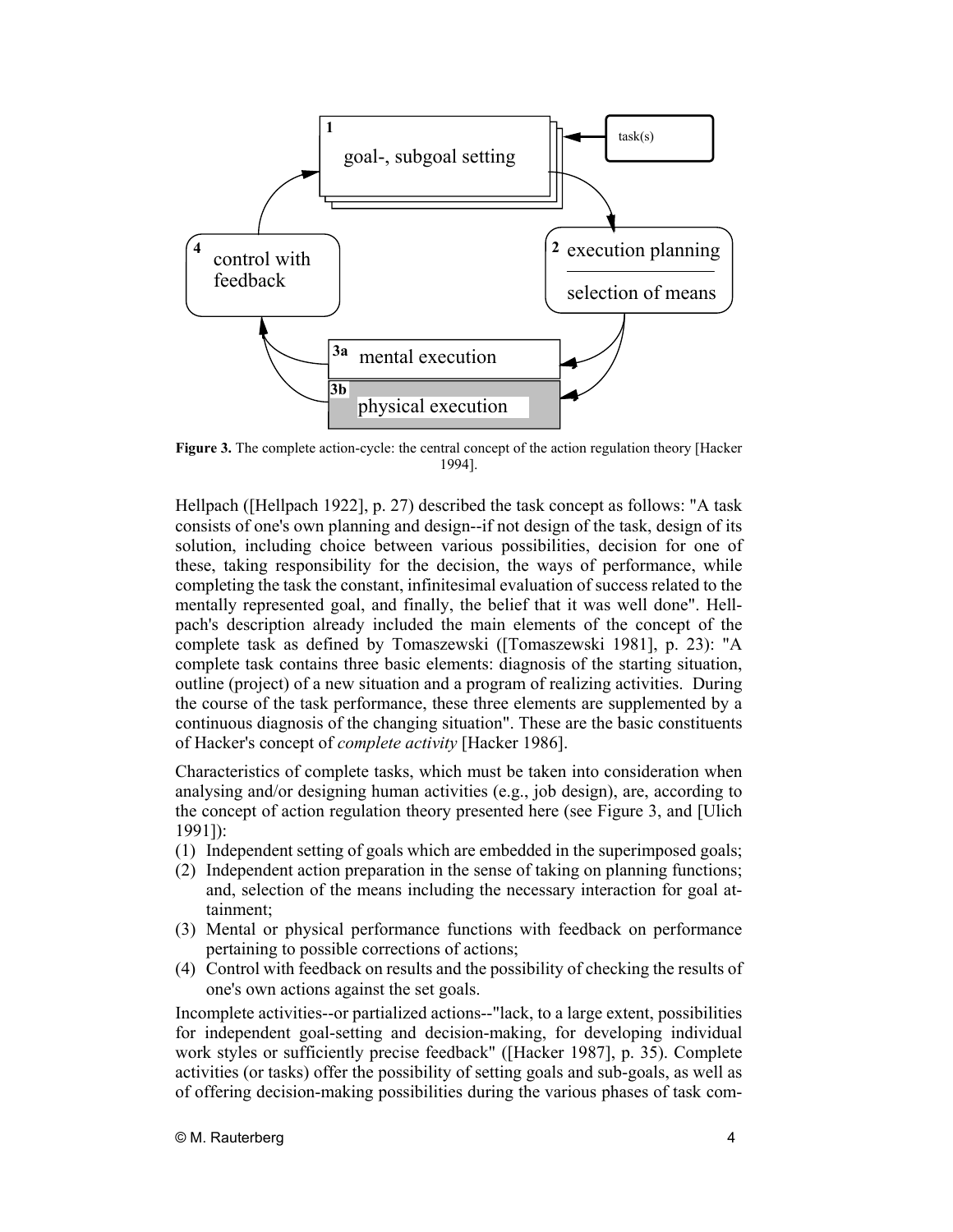pletion, and therefore provide latitude of activity or action. Complete activities are therefore becoming fundamental for realizing the concept of action regulation. Goals are organized in a hierarchical tree structure [Hacker 1986]. The complete action cycle (see Figure 3) has a fractal or recursive structure: Each component of the complete action cycle can be analyzed with an embedded and subordinated action cycle. Chunking occurs over Leonteyev's all three levels (see Figure 4).

"Action Theory seems to be an integrative long-term approach that is still developing especially with the development of hierarchically subordinate sub approaches. Still Action Theory is more a heuristic broad-range framework than a final theory. … The integrative power of Action Theory will bridge some interrelated gaps: the gap between cognition (and knowledge) and action, the gap between cognition and motivation (see goal orientation), and even the gap between basic and more applied approaches …" ([Hacker 1994], p. 113).

Our main research interest is bridging both gaps. (ad 1) The sum of all cognitions is determined by the mental knowledge. Learning is a permanent process that is regulated by optimizing the external complexity based on actions. (ad 2) An self regulated system maximize his information processing by optimizing the situational incongruity.

## **4. WHAT IS A LEARNING SYSTEM?**

The brain is the operating system for human cognitions. One part--probably the most important part--of a human brain is the memory with all stored and strictly organized knowledge. But, there very few learning theories that can describe and explain meta-learning phenomenon (e.g., learning from experience) [Weinert 1984] [Tuijnman 1992]. One of the most powerful concept was introduced by Gregory Bateson [Bateson 1972].

Bateson developed the concept of "deutero learning" to describe meta-learning phenomenon ("learning to learn" [Bateson 1972]). The basic idea of this concept is that the variety on one level can be reduced to its invariant structure. This invariant structure forms the next higher, more abstract level of learning. Deutero learning can appear on five different hierarchical levels:

*Level-0:* The perception of a specific situation leads directly to a specific reaction. Learning on the level means that a system shows different activities in dependency of the perceived situational context; no correction or change in the same situation can be observed. This deutero learning type is possible for all living systems.

*Level-1:* Dependent on the assessment of the outcome adaptive behavior can be observed in a given set of alternative actions; after erroneous behavior corrections are possible by selecting an alternative action. The system learns to choose the correct element in a given set of elements. Level-1 deutero learning includes habituation, classical conditioning, extinction, etc..

*Level-2:* Learning on this level includes two types of adaptive behavior: first, selecting the correct set of actions in a given meta-set of sets of actions, and second, interpreting the own learning history in a different way. The sum of all deutero learning on level-2 is often described in concepts like personality, character, etc..

*Level-3:* If a living system changes (reorganizes, resp.) its internal structure in a fundamental way then a level-3 deutero learning process took place. Level-3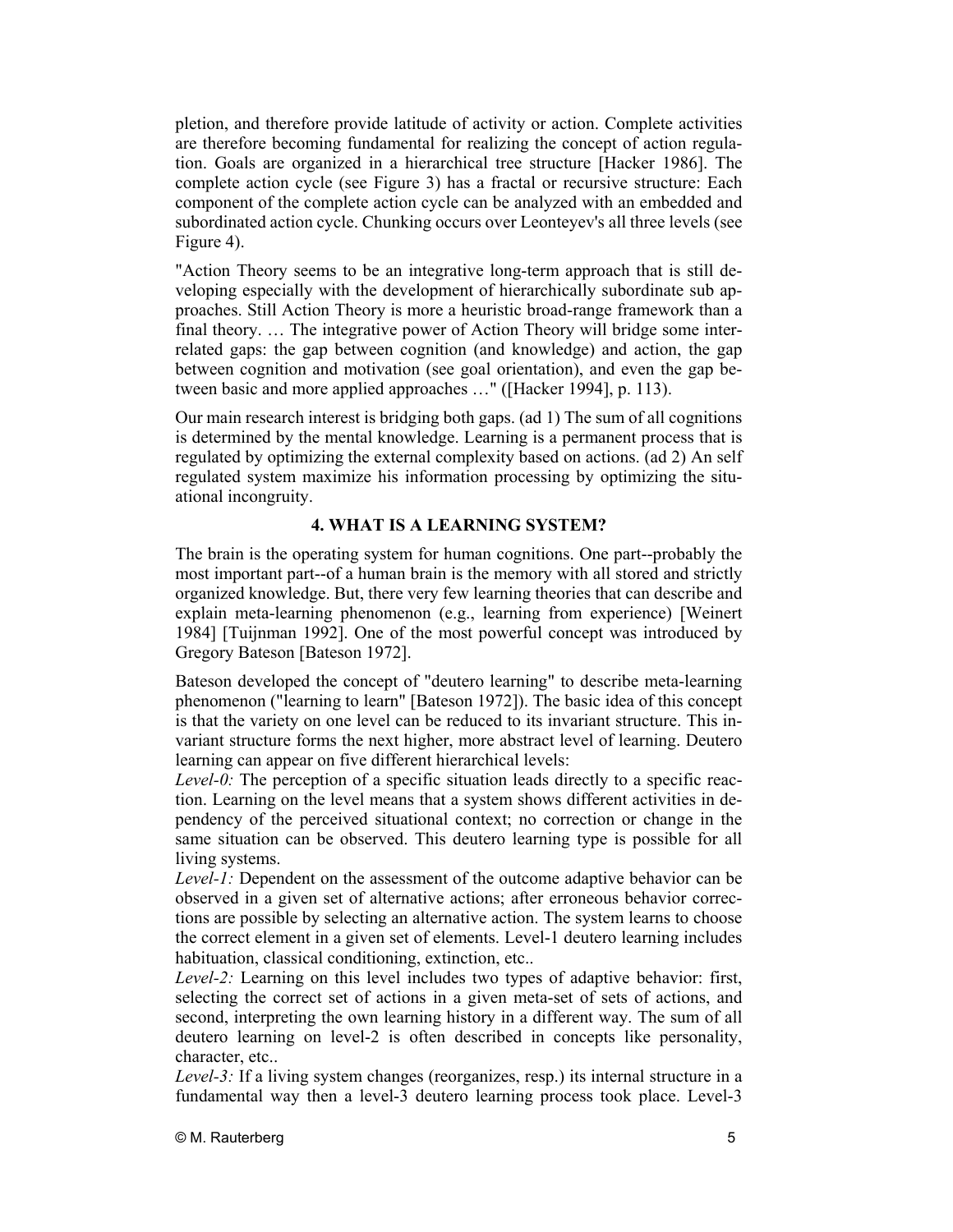deutero learning includes a conscious way of changing the own personality (e.g., psycho therapy).

*Level-4:* Learning on this level means adaptive behavior on an ontological or genetic level. This level is not controllable by an individual.

If we look from a very general perspective on living systems (e.g., individuals, groups, organizations, etc.), we can compare all these different systems from an abstract learn theoretical view. Each *learning system* must have: (1) the possibility to plan actions and to execute them, (2) a storage (e.g., individual memory, shared group memory, anecdotes, etc.), (3) the possibility to evaluate the own behavior with excess to the storage, and (4) the possibility to include the assessment into the future action planning and execution (see Figure 4).

We discuss learning of individual humans: One important difference between beginners and experts is the complexity of their mental model [Bainbridge 1991]. The beginners have a simple mental structure, so they have to behave in a more heuristic manner to behave in an unknown context. On the other hand, the structures of the mental model of the experts are more or less correct representations of the context structure, so they can behave efficiently to reach their goals. We therefore assume that the mental model of an expert is more comprehensive than that of a beginner. This assumption can be tested by comparing the complexity of the observable processes of beginners and experts.



**Figure 4.** The different components of a learning system

The empirical results in [Rauterberg 1993] indicate that the complexity (AC, see Figure 1) of the observable processes of beginners is larger than the complexity of experts. Therefore we concluded that the behavioral complexity is negatively correlated with the complexity of the underlying mental model (MC, see Figure 1). Thus it is possible to estimate the cognitive complexity based on the measurement of the behavioral complexity and based on the measurement of the contextual (environmental, resp.) complexity (EC, see Figure 1) [Rauterberg 1992].

Reviewing several articles about complexity in different research fields we found two dimensions of complexity [Flückiger 1995]: breadth and depth complexity. The *breadth complexity* is the most common interpretation (e.g., number of elements). An often neglected problem of breadth complexity is the underlying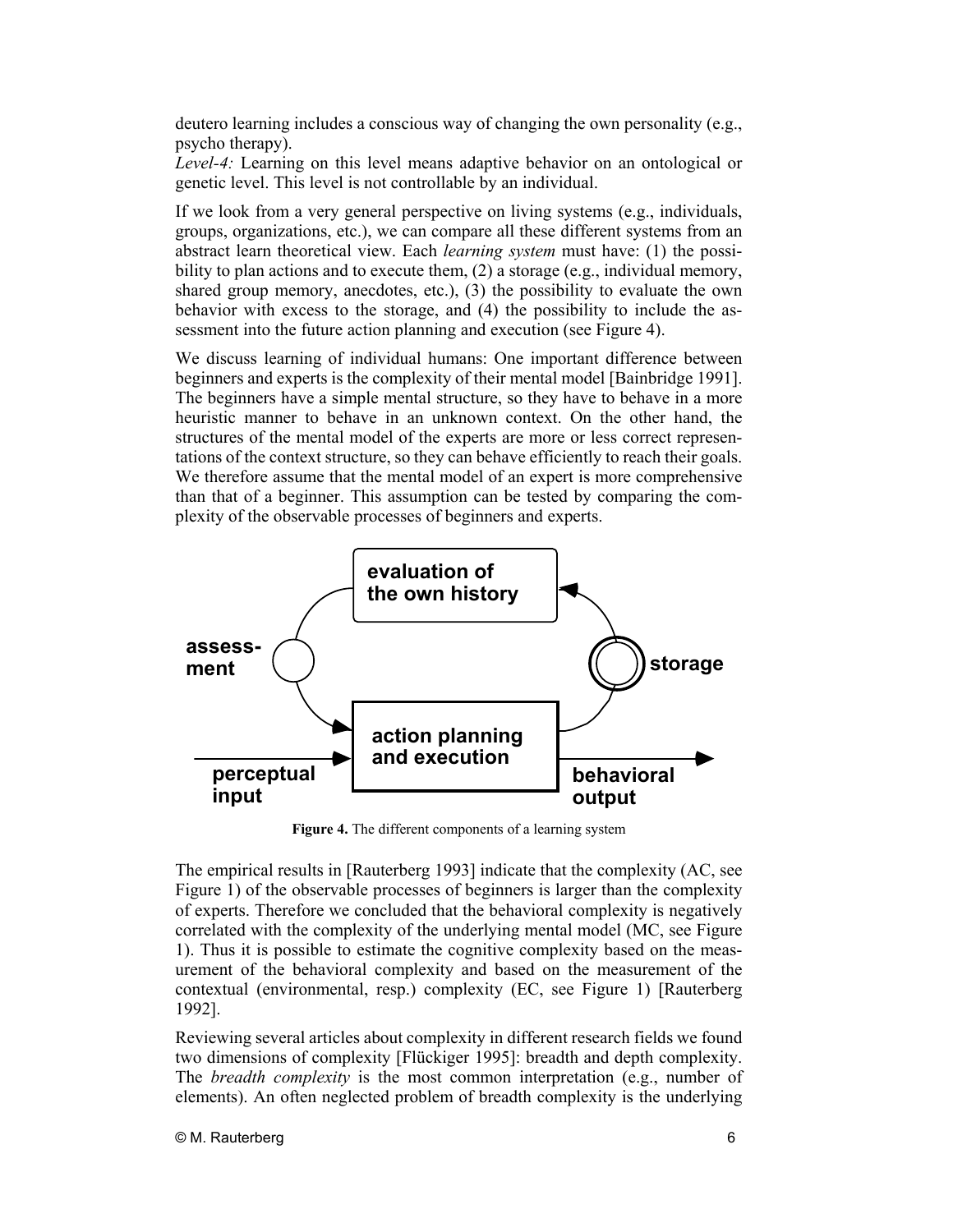assumption that all elements have a similar amount of complexity of the internal structure (e.g., semantic). The solution to this problem is *depth complexity*: to measure the complexity of the internal structure. In the context of learning, chunking is the central process to build elements with increased depth complexity. All chunked knowledge is the corpus of individual experiences. To describe and to compare concrete task solving behavior on the same complexity level we have to observe these processes on the lowest possible level: the operations (see Figure 2).

#### **5. HOW TO MEASURE BEHAVIORAL COMPLEXITY**

Following the action theoretical framework we are able to analyze the continuously recorded stream of the observable operations. In the context of human-computer interaction this can be done very easily by the log file recording technique [Rauterberg 1993]. What is the main concern of a user interacting with a technical system? The user must build up a mental representation of the system's structure and gain knowledge about the task relevant functions of this system. Furthermore, he must learn the "language", i.e., a set of symbols, their syntax, and operations connected to them, to evoke action sequences (the inter-active "processes") related to task and sub-task functions (goal and sub goal settings, resp.).

Given a finite action space, each state corresponds to a system context, and each transition from one state to another corresponds to a human operation. A trace (= sequence) of states and operations (i.e., transitions) in this action space describes a complete (or partial) task solving process. Each finite trace in the action space is called a "process". Each task solving process contains three different kinds of information: (1) all necessary states and operations itself, (2) the amount of repetition of each state and operation, and (3) the sequential order of all these states and operations.

Finite state transition nets can be completely described with Petri nets, which have a clear semantic [Peterson 1981]. A Petri net is a mathematical structure consisting of two non-empty disjoint sets of nodes, called S-elements and T-elements, respectively, and a binary relation F, called the flow relation. F connects only nodes of different types and leaves no node isolated. Petri nets can be interpreted by using a suitable pair of concepts for the sets S (signified by a circle " $()$ ") and T (signified by a square "[]") and a suitable interpretation for the flow relation F (signified by an arrow  $"$ ->"). The means/activity interpretation allows one to describe the static structure of a system with several active and passive functional components: means  $(S)$  = real or informational entity, and transitions  $[T]$  = (repeatable) operations (actions, resp.). The flow relation F signifies:  $\lceil o \rceil$  -> (m), the operation 'o' (e.g., a user command) produces means 'm' (e.g., a system state); (m)  $\rightarrow$  [o], operation 'o' uses means 'm'.

The main relations between two different nets or processes are abstraction, embedding and folding [Genrich 1980]. The 'folding' relation is the *basic idea* of our approach [Rauterberg 1993]. Folding a process means to map S-elements onto S-elements and T-elements onto T-elements while keeping the F-structure. The aim of the 'folding' relation is to reduce the elements of an observed empirical task solving process to the minimum number of states and transitions. This reduced number of elements can be interpreted as the *performance net*. Folding a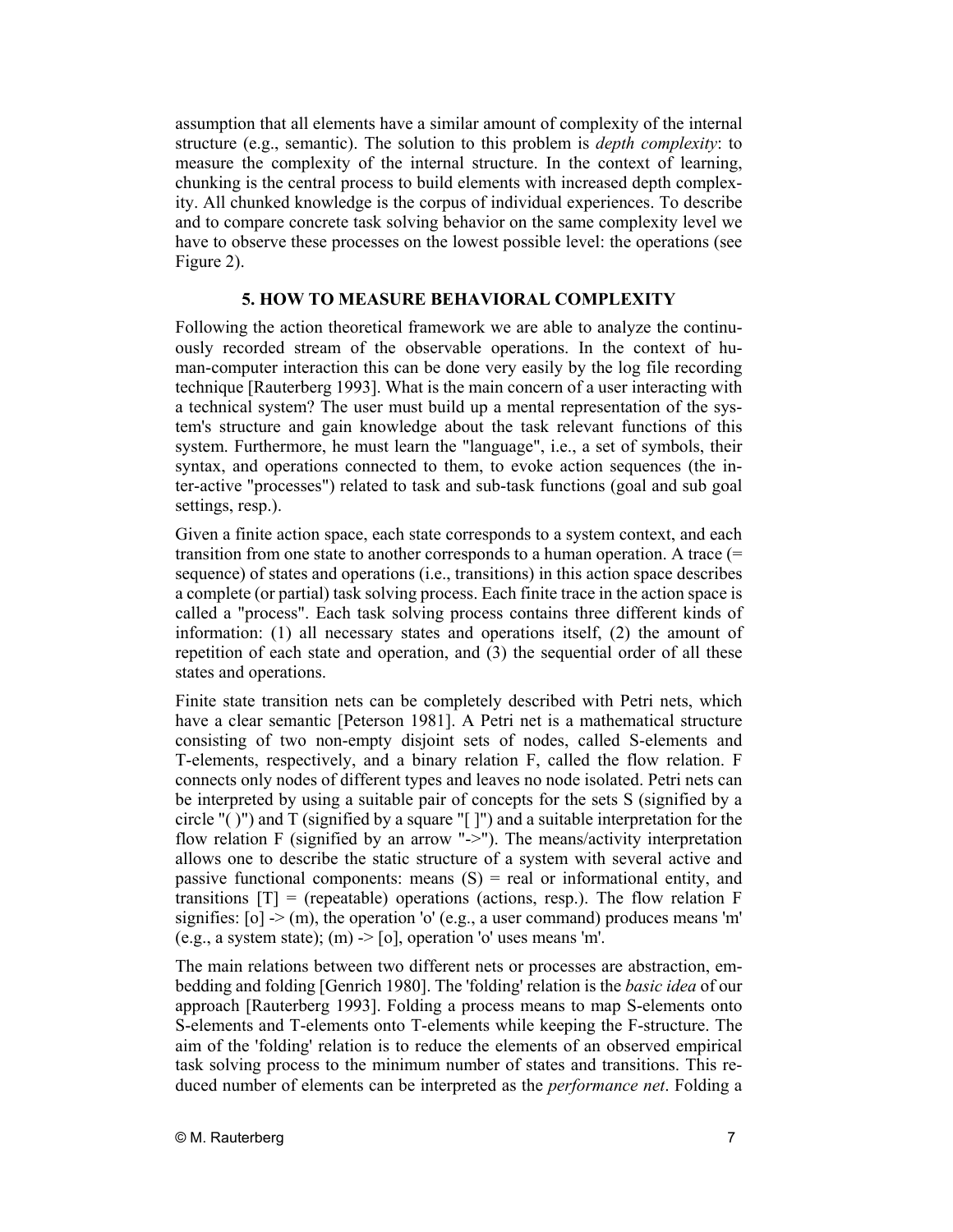sequential task solving process extracts the embedded net structure and neglects the information of the amount of repetition and of the sequential order. This 'extracted' and generated Petri net is the minimal net to reproduce the observed process [Rauterberg 1995b]. We interpret this 'folded' Petri net as a structural description of a complete task solving process.

To measure the complexity of an extracted net, we introduce the Ccycle metrics of McCabe (the "cyclomatic number" [McCabe 1976]) [Rauterberg 1992]. Cevele is a measure to calculate the number of linear independent cycles of a plane and coherent net. Ccycle is a useful quantity that measures the amount of interconnectivity (i.e., complexity). The advantages and disadvantages of four different quantitative measures of complexity have been discussed in [Rauterberg 1992]; Ccycle proved to be the most effective measure.

Given a folded Petri net, the complexity measured with Ccycle is defined by the difference of the total number of connections (#F: flow relation) and the sum of the total number of states and of transitions  $(\#S)$ : state +  $\#T$ : transitions). The parameter P is a constant that corrects the result of Formula 1 in the case of a sequence  $(\#F - (\#S + \#T) = -1)$ ; the value of P in this context is 1. The semantic of Ccycle can be described by the number of "holes", "loops", "cycles" or "independent decisions".

"Cyclomatic number": Ccycle :=  $\#F - (\#S + \#T) + P$  with P=1 (1)

But, what can we do with this kind of metric?

# **6. ACTIVITY AND INCONGRUITY**

Weizsäcker [Weizsäcker 1974] distinguished in his concept of 'information' between two dimensions: (1.) 'Singularity of the first time', and (2.) confirmation and redundancy. For both aspects we can find two different research traditions in psychology: (1) novelty and curiosity ([Berlyne 1960], [Hunt 1963], [Voss 1981]), and (2) dissonance theory ([Festinger 1957], [Frey 1981]). Both research tracks are only loose coupled till today.

Investigators of novelty assume, that living systems (like mammals, especially humans) are motivated by an information seeking behavior. In situations, which are characterized by sensory deprivation, mammals and humans are intrinsically looking for stimulation. They increase the complexity of the context or the perception of it. On the other side, mammals try to avoid situations with a high amount of stimulation, dissonance, or stress. Hunt [Hunt 1963] designated this amount of increased complexity as 'incongruity'.

If the complexity of the mental model (MC) is less complex than the complexity of the context (EC), then mammals try to optimize this positive incongruity. Seeking behavior starts, when the positive incongruity (IC) sinks below an individual threshold or changes to negative incongruity (deprivation, see Figure 5). Behavior of avoidance can be observed, when the positive incongruity exceeds an individual threshold (dissonance, stimulation overflow). Most of daily situations can be characterized by positive incongruity.

The central question--but till now unsolved--question is the relationship between EC on one side and AC and MC on the other side. With the "cyclomatic number" Ccycle we are able to measure AC [Rauterberg 1993]. But, how does the *perceived*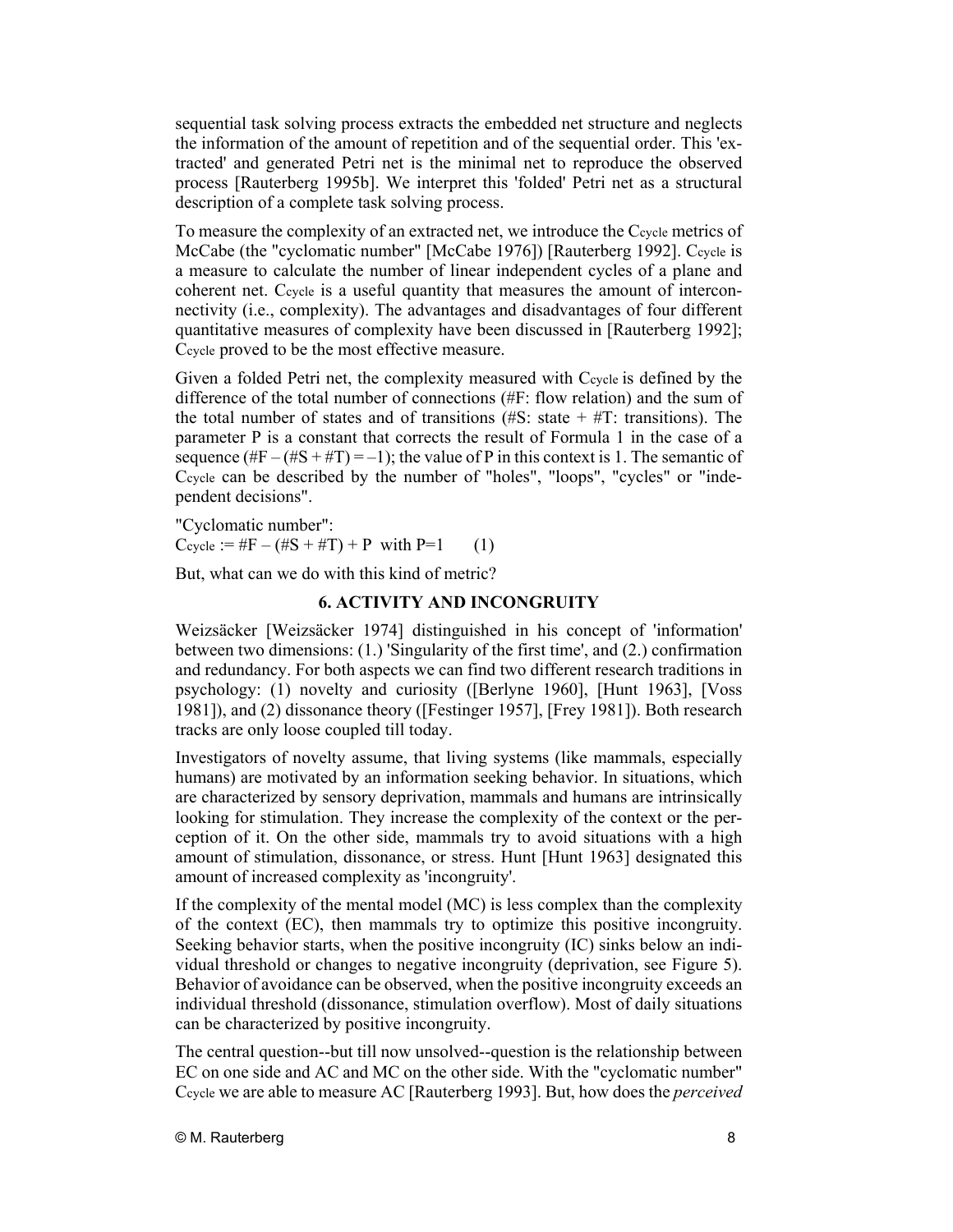external complexity depend on the human's activity and mental schemata? We assume that EC must be a function of AC and MC:  $EC = pf(MC, AC)$ . This unknown function pf must contain the full potential of perception of the contextual pattern complexity (e.g., the semantic of a situation with distinguishable elements).



**Figure 5.** The difference between the complexity of the mental model (MC) and the complexity of the external context (EC) is called incongruity:  $IC = EC - MC$ .

As a first step to answer the question 'how to measure EC' we carried out an empirical investigation.

## **7. PERCEPTION AND COMPLEXITY**

The modern discussion of information and complexity in the context of physics (cf. [Zurek 1991]) is based on the following paradox: Nearly all measures of information increase monotonously with complexity of the stimulus pattern [Grassberger 1986]. But, the subjective impression of each observer is that a medium amount of entropy in contextual patterns contains the maximum of information, and not the pattern with zero or with the maximum of entropy! There must be an inverted U-shaped function between subjective 'information' and the information measured by entropy or complexity. The approaches of the physicists to overcome this paradox seem to be not convincing, because most researchers in this community are constrained by their implicit goal to look for an *observer independent* solution [Crutchfield 1991].

Therefore we have to look for an *observer dependent* measure for the complexity of a perceived context. This problem is difficult, because we have to differentiate between the pre-structured part of perception based on learned mental schemata (available information, see Figure 1) and the unstructured and not predictable part. Only the existence of unknown, but perceivable pattern enable us to integrate new aspects into our stored knowledge (potential available information, see [Rauterberg 1995a]).

An inquiry has been carried out to pinpoint the perceivable and actually perceived complexity of multimedia screens (see [Rauterberg 1995c]). The perceivable complexity is strongly influenced by the number of objects--and their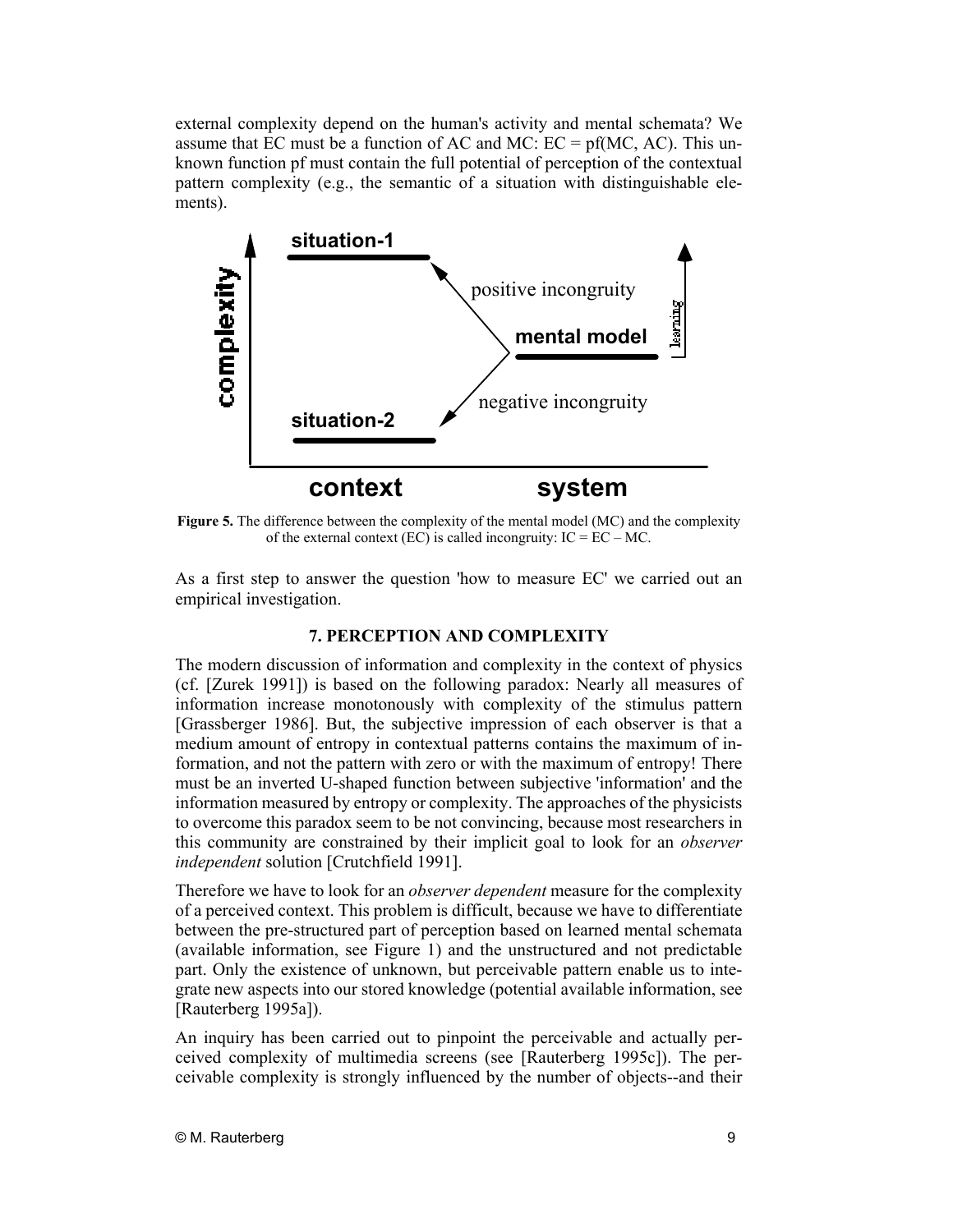relations to each other--on the screen. But, what is a "visually distinguishable object"?

To find out on which level of granularity visual pattern are classified as single "objects" (see Figure 6), a questionnaire with eight different screen-dumps of a commercial multimedia information system (called "mock-ups", see[Rauterberg 1995c]) was answered by a heterogeneous group of potential users. A total of 33 women (between 14 and 66 year of life) and 33 men (between 21 and 55 year of life) participated (no significant difference in age between both groups). The computer experience of each subject was measured on a rating scale ("no experience" =  $0$  ... "expert" = 90). We found a significant difference in computer experience between both groups:  $40 \pm 27$  for women and  $63 \pm 24$  for men ( $p \le$ .001); the men were more experienced than the women.

To measure the *granularity level* subjects were instructed to answer a "simple" question: Estimate the number of different perceived object on the screendump! The range of the estimated granularity lies between 2 and 35 perceived objects for women and between 3 and 30 objects for men. We can find a significant difference between both groups (Xwomen =  $9.9 \pm 6.3$  objects, Xmen =  $12.0 \pm 6.1$  objects, T-test,  $p \leq 0.033$ ). The more experienced men estimated more distinguishable objects than the less experienced women. From this result we can conclude that the complexity of the knowledge structure (MC, see Figure 1) correlates *positively* with the perceived external complexity (EC).



**high granularity**

**Figure 6.** The possible range of perceivable complexity (i.e., the external complexity EC) caused by the level of granularity.

Now, the last question to understand the equation  $EC = pf(MC, AC)$  is the relationship between EC and AC?

## **8. ACTIVITY AND INFORMATION**

A context with sensory deprivation has not enough positive incongruity (IC, see Figure 5) or even negative incongruity [Smith 1981]. On one side, a human will leave a context with very low incongruity (to little difference to context complexity; see Figure 7), and on the other side with very high incongruity (to much context complexity, stimulation stress, resp.; see Figure 7). In between we have the range of positive emotions with behavior, that increase novelty on one side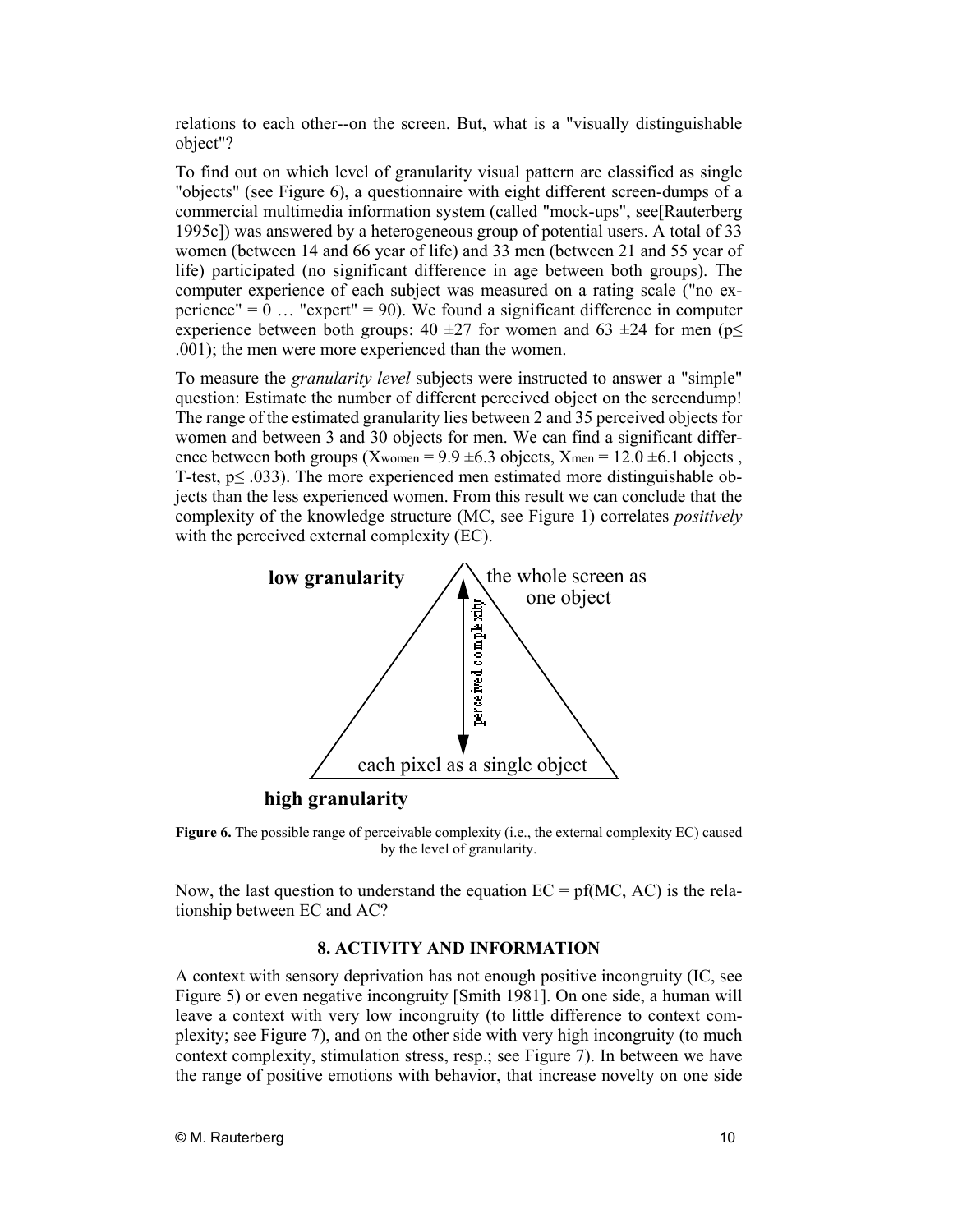[Berlyne 1960], and on the other side that increase confirmation and redundancy, or reduce dissonance, resp. [Festinger 1957].



**Figure 7.** The coherence between positive incongruity, emotions and observable behavior (see [Rauterberg 1995a]).

Overall we assume a reverse u-curve as the summarized coherence between incongruity and information (see Figure 8, cf. [Yerkes 1908] [Streufert 1978]). If a human has to behave for a while in a total fixed and stabile context and he has a normal learning rate, then he must start *incongruity increasing* actions [Berlyne 1960]. This can be done on two different ways: (1) increasing the complexity of the context (the perception of it, resp.), and/or  $(2)$  reducing the complexity of the mental model. Way (2) implies the possibility of "forgetting" (decrease learning rate) or the manipulation of the perception mechanisms (suppression) (cf. [Rauterberg 1995a]).



**Figure 8.** The summarised coherence between positive incongruity and information (see [Rauterberg 1995a]).

Now we are able to give a preliminary answer to the relationship between the perceived external complexity EC and the activity complexity AC: It depends on the actual amount of the incongruity IC! If IC is greater than an individual threshold then we will find a *negative* correlation between EC and AC. On the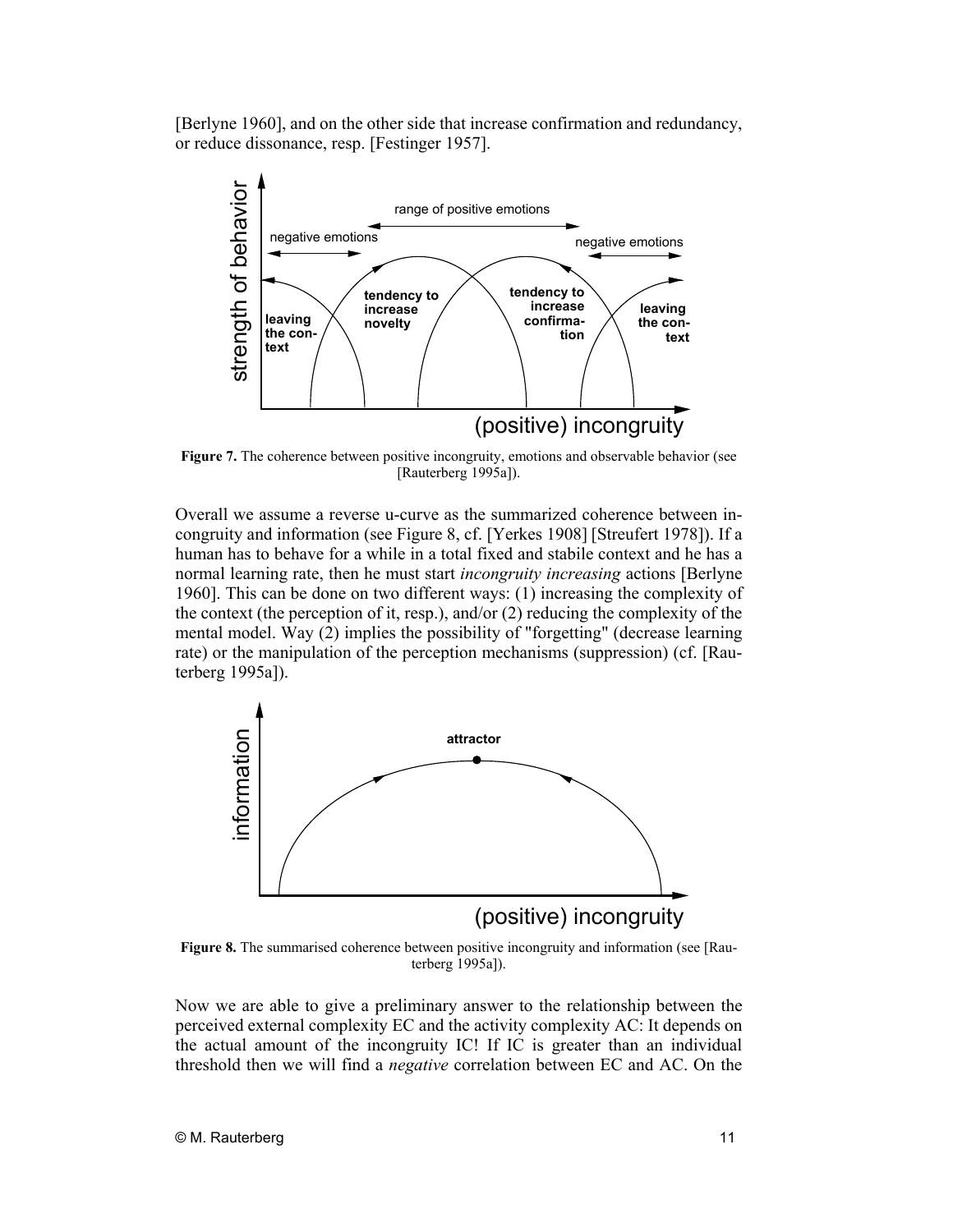other side, if IC is less than an individual threshold then we predict a *positive* correlation between EC and AC (see Figure 9).



**Figure 9** The two different situations to estimate EC in dependency of MC and AC; with  $IC = EC$ minus MC.  $[(+) := positive correlation, (-) := negative correlation]$ 

Finally we can conclude that it could be possible to measure "information" in an observer dependent way. The actual processed amount of information can be exactly the same for totally different learning systems in very different learning stages: It depends on the complexity of the internal knowledge, the systems activities, and the perceivable action space in the actual learning environment. The most critical factor is the *learning rate* of the system (see Figure 5)!

#### **REFERENCES**

- Bainbridge, L. (1991) The "cognitive" in cognitive ergonomics. Le Travail humain 54: 337-343. BATESON, G. (1972) Steps to an Ecology of Mind. Chandler.
- BERLYNE, D.E. (1960) Conflict, arousal, and curiosity. McGraw Hill.
- BRILLOUIN, L. (1964) Scientific Uncertainty and Information. Academic.
- CRUTCHFIELD, J. & YOUNG, K. (1991) Computation at the Onset of Chaos. In W. Zurek (ed.) Complexity, Entropy and the Physics of Information (pp. 223-269), Addison.
- ENGESTRÖM, Y. (1991) Activity Theory and Individual and Social Transformation. Activity Theory 7/8: 6-17.
- FLÜCKIGER, M. & RAUTERBERG, M. (1995) Komplexität und Messung von Komplexität. Technical Report CC-4-95. Zürich: Institut für Arbeitspsychologie an der ETH.
- FESTINGER, L.A. (1957) A theory of cognitive dissonance. Stanford University Press.
- FREY, D. (1981) Informationssuche und Informationsbewertung bei Entscheidungen. Huber.
- GENRICH, H.J., LAUTENBACH, K. & THIAGARAJAN, P.S. (1980) Elements of general net theory. In Lecture Notes in Computer Science (vol. 84 "Net Theory and Applications", pp. 21-163). Springer.
- GRASSBERGER, P. (1986) Toward a quantitative theory of self-generated complexity. International Journal of Theoretical Physics 25(9): 907-938.
- HACKER, W. (1986) Arbeitspsychologie. Huber.
- HACKER, W. (1987) Software-Gestaltung als Arbeitsgestaltung. In K.-P. Fähnrich (ed.) Software-Ergonomie. State of the Art 5 (pp. 29-42). Oldenbourg.
- HACKER, W. (1994) Action regulation theory and occupational psychology. Review of German empirical research since 1987. The German Journal of Psychology 18(2): 91-120.
- HARTLEY, R.V.L. (1928) Transmission of information. Bell System Technical Journal, 7(3): 535-563.
- HELLPACH, W. (1922) Sozialpsychologische Analyse des betriebstechnischen Tatbestandes 'Gruppenfabrikation'. In R. Lang und W. Hellpach (eds.) Gruppenfabrikation (pp. 5-186). Springer.
- HUNT, J.M.V. (1963) Motivation inherent in information processing and action. In: O.J. Harvey (ed.) Motivation and social interaction: cognitive determinants. Roland.